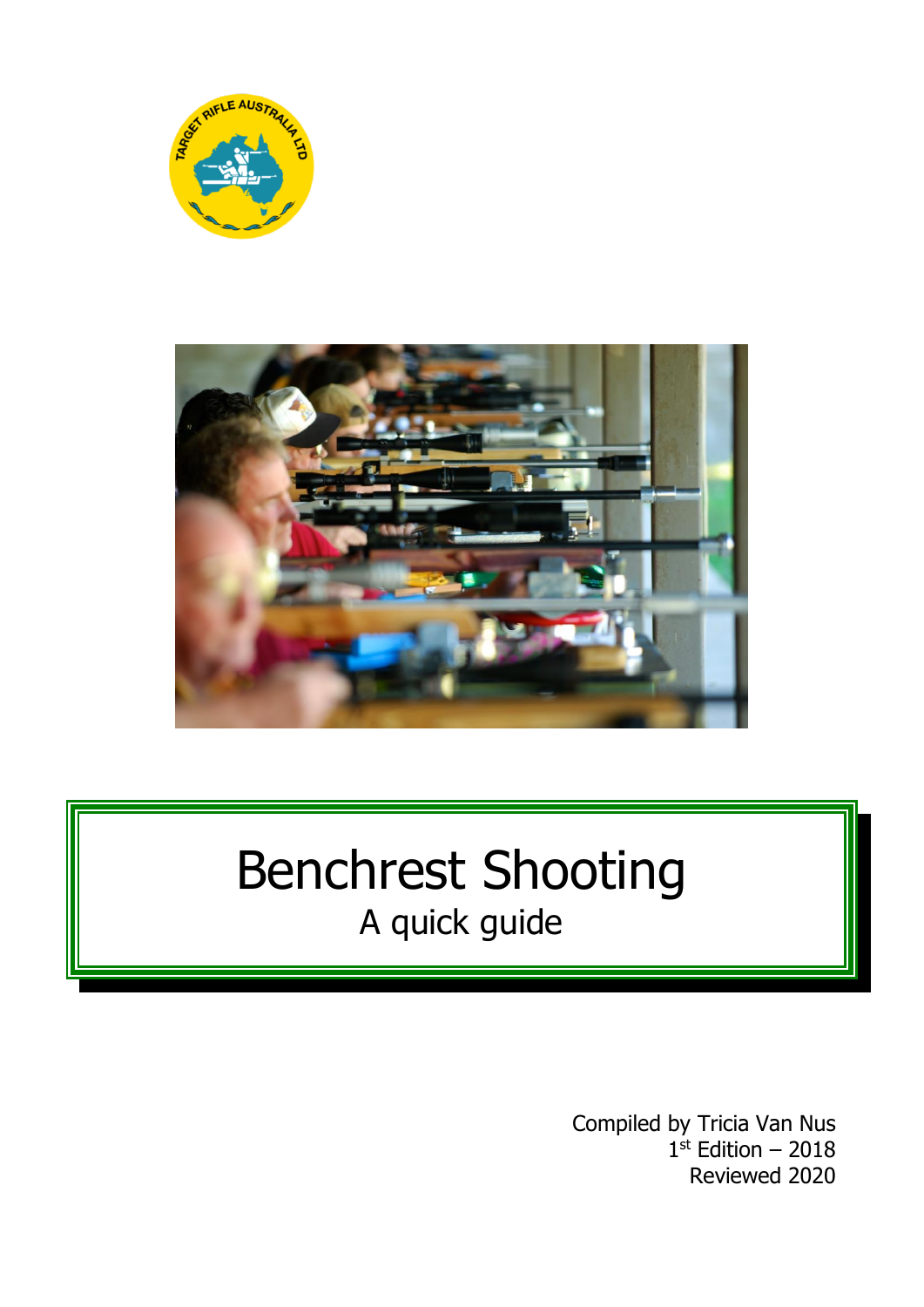# BASIC TECHNICAL INFORMATION



❖ **RIFLE** – a single shot .22 smallbore rifle for 20, 50 & 90 metre shooting. Note: always seek advice from experienced coaches or shooters prior to considering making any purchase of new or second hand equipment. Remember that these days, many benchrest stock are specifically made to only shoot bench and shaped accordingly for greater stability.

Below are examples of both ISSF smallbore (left) and a typical Benchrest rifle (right)



- ❖ **BULLET BLOCK** large enough to hold the required number of bullets, and has a lid to protect the ammunition from rain and dust.
- ❖ **HEARING PROTECTION & SHOOTING GLASSES** it is essential to use glasses, ear muffs / plugs on the range.
- ❖ **FIRM SOLED SHOES** for benchrest shooting to provide a stable base for your position.
- ❖ **AMMUNITION -** try to use the best ammunition that you can afford.
- ❖ **RIFLE SCOPE MOUNTED ON TOP OF THE RIFLE**. Magnification typically ranges from 24x to 40x power– more on that later
- ❖ **RESTS** (Front and rear) To support the rifle on the Benchrest Table more to follow.
- ❖ **BENCHREST STOOL** The Shooter uses it to sit at the "bench". While some may be available at the club, plan to get your own – adjustable to precisely your height, and suited to your comfort.



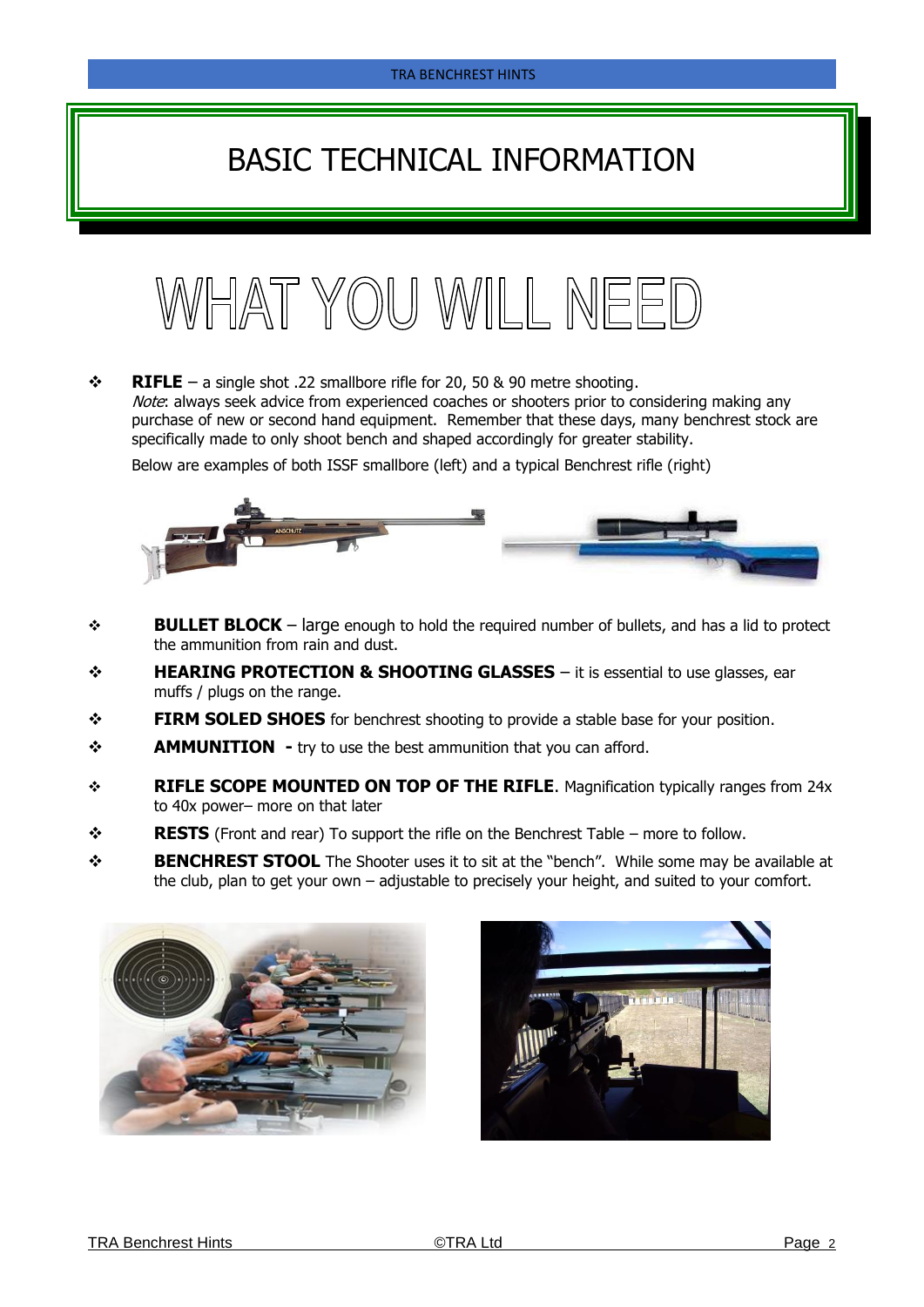#### **Some more on the Equipment**

**Rests.** Front….. ( typically a 3 legged metal rest with a "bag" arrangement on top to support the stock). May have multiple adjustment options for elevation (broad and fine) and windage adjustments. Some models also have fine adjustment on all legs to set the rest perfectly level - as does the model shown below which also has a bubble level. Also available in basic form without all the fancy adjustment features. Its purpose is to hold the stock steady while you get ready, sight and then complete the shot.



Rear…. (a "sandbag" with ears to support the Butt). Rear rests can come in a variety of heights with different height "ears" and varying gap sizes between the ears. Good quality ones have a solid firm base, usually made from leather. Fine sand is often used as a filler.

#### **RIFLESCOPE**

Rifle Scopes are mounted on the Rifle with scope mounts. Features to note :

TRA competitions shoot as close as 20m. Make sure the scope focuses down to 20m or you will be looking through a blurry milk bottle, finding it very hard to shoot or sitting out of the competition!

TRA competitions also shoot out to 90m, so you will need absolute minimum power of 25x magnification to define bullet holes in sunlight. Ideally go for 32x, 36x or even up to 40x magnification. Some scopes will have a magnification ring to vary the magnification, which often means more moving parts making them usually more expensive than a fixed power scope.

Parallax adjustment. This means close focussing adjustment from 20m to infinity. Some scopes do not list their minimum parallax for good reason – look for a better scope!

Clarity of optics in the glass. Good optical glass is paramount in clear vision to define bullet holes as close as 20m. You get what you pay for. Buy right once and save long term.

Try to ignore most of the confusing MOA clutter lines and angles, illuminated reticules and other flashy offerings that some scope manufacturers bring out. Select a scope with a simple cross hair and a single dot.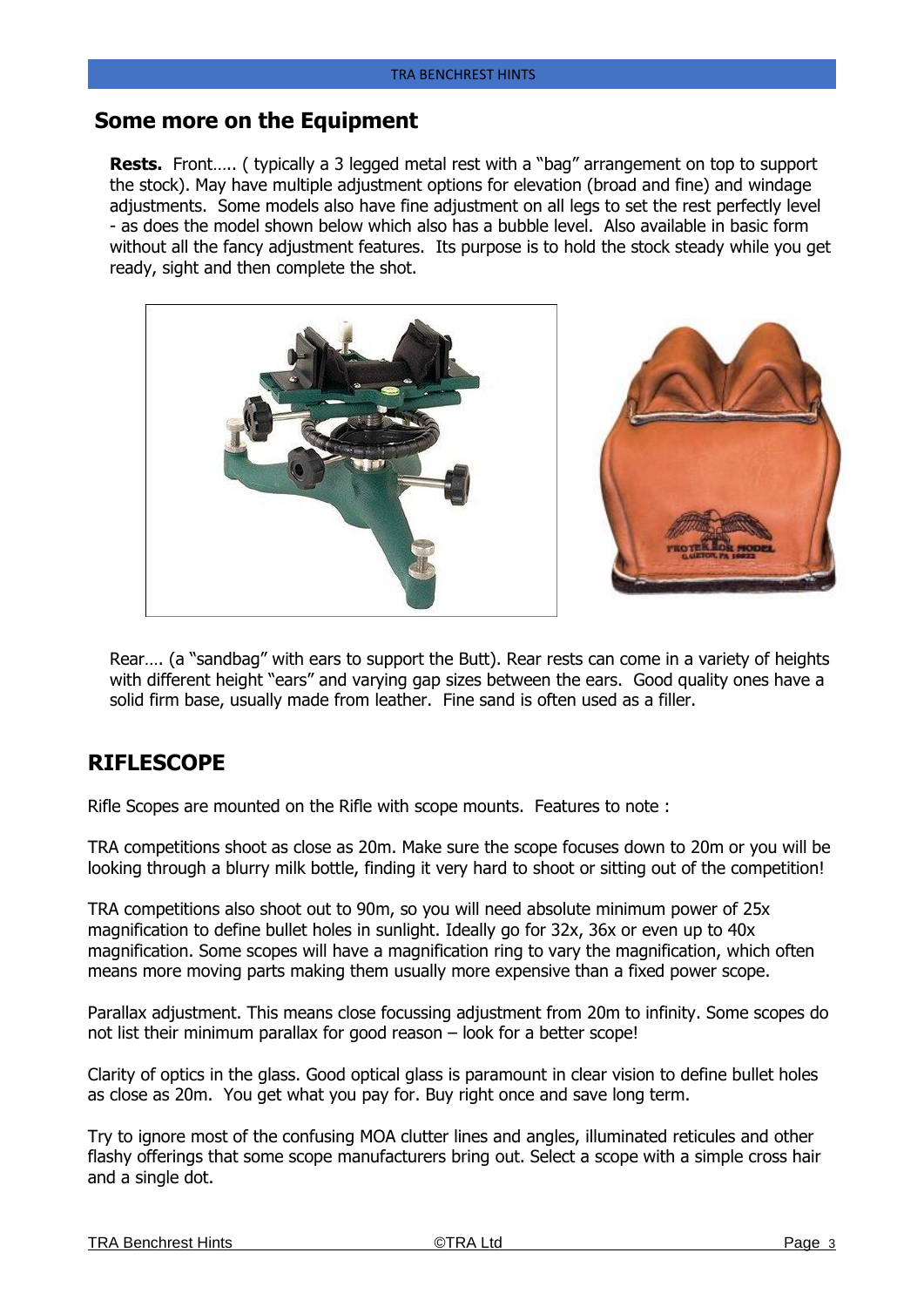Scopes can have different adjustment values represented as minutes of angle (MOA). However, check with your coach, or another experienced shooter for precise help on this.

Sight adjustment on most scopes is clockwise adjustment will move the point of impact up/down or left/right as appropriate.

Elevation and Windage sight adjustment. Typically in the form of two dials (larger dials are more efficient for target shooting),



one on top of the Scope for elevation adjustment and one on the side for windage adjustment.

Parallax Adjustment. The most often incorrectly set rifle scope adjustment of all .... is the parallax setting. This is NOT a focus adjustment or a range finder. This adjustment allows your scope to adjust the optics, so that the crosshairs will be correctly positioned when shooting at different distances. This is accomplished by adjusting the front lens (or in some scopes a side turret or dial) to remove the parallax, making sure the image focuses on the same plane as the crosshairs.

The way to set this adjustment is seldom to just dial the correct distance printed on the scope.

This adjustment usually needs to be set more accurately (with the rifle securely positioned on a bench) so that you can look through the scope.

The purpose of the parallax adjustment is to eliminate this unwanted optical error that makes your crosshairs appear to "move". Do not touch or move the rifle/scope when checking for parallax.

A lot of scopes have a fixed parallax setting that is exactly correct for shooting at only "one" specific distance. If your scope has a parallax adjustment it can be perfectly adjusted for shooting at any distance, so that your crosshairs will appear to be rock solid, no matter where your eye is positioned.

This is very important when the "exact" position of your eye is not always concentric with your scope. The **slightest** variance can make a huge difference. (courtesy of Innovative Technologies) Test this out to see the difference!

Installing a Rifle scope the first time. The correct way is to select some solid scope mounts which are high enough to ensure the scope doesn't come into contact with the barrel and are the right diameter for your scope. These will usually be an option when purchasing the scope.

Install the bottom half of the mounts onto the receiver or dovetail. Lay the scope on the mounts then position the top half of the mounts over the scope onto the bottom half. Lightly and evenly tighten the nuts attaching the top/bottom halves of the mounts ensuring you do not over tighten.

#### **BEST IDEA – ASK FOR HELP FROM SOMEONE WHO KNOWS!**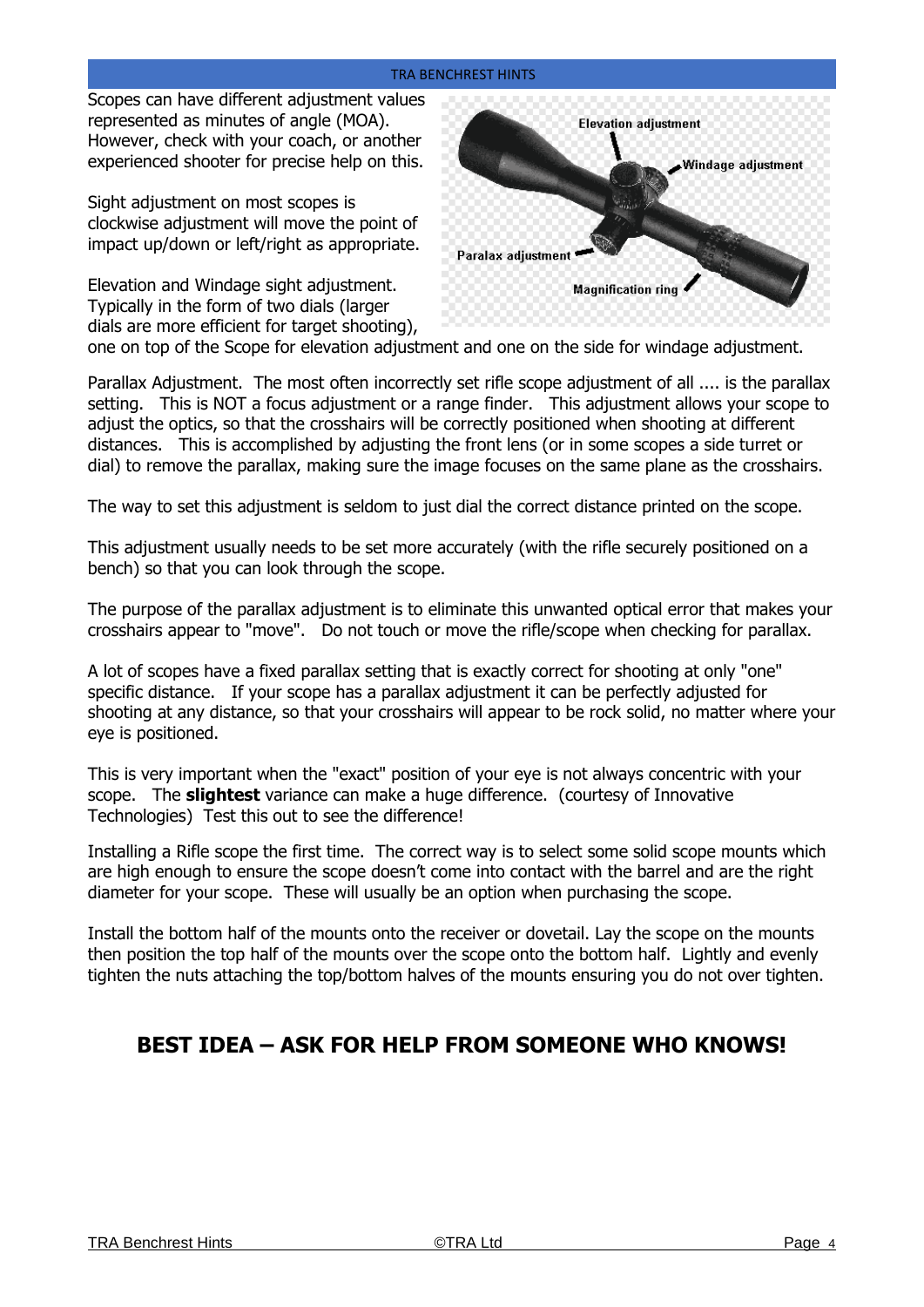#### **TECHNIQUE**

Place the Rests (front and rear) on the table so that a comfortable position can be adopted while you are seated at the table with the head behind the Scope and the rifle aimed at the target.

Adjust the rests and rest settings such that the rifle is aiming directly at the target. Ensure the front rest is secure on the table. If necessary use spacers under the rear rest (anti slip matting is a useful accessory here).



Adjust crosshair focus and distance setting, ensuring no parallax error is present

Photos left and below show a basic bench-rest setup.



Again – before you buy anything, have a good look around at what others are using and take your cue from them.



First – realise that perfect sight is not required!! Many of the world's best shooters wear glasses.

A few simple hints:

- 1. Keep both eyes open (less fatigue on the eyes)
- 2. Use a blinker (a simple headband and a strip of card or translucent milk bottle) if you want to cut out the sight in the non-aiming eye.
- 3. Look as straight forward as possible adopt a good head position for this element.
- 4. Keep hydrated your eyes will appreciate this.
- 5. Wearing glasses while shooting is not a problem there are even special frames for shooting.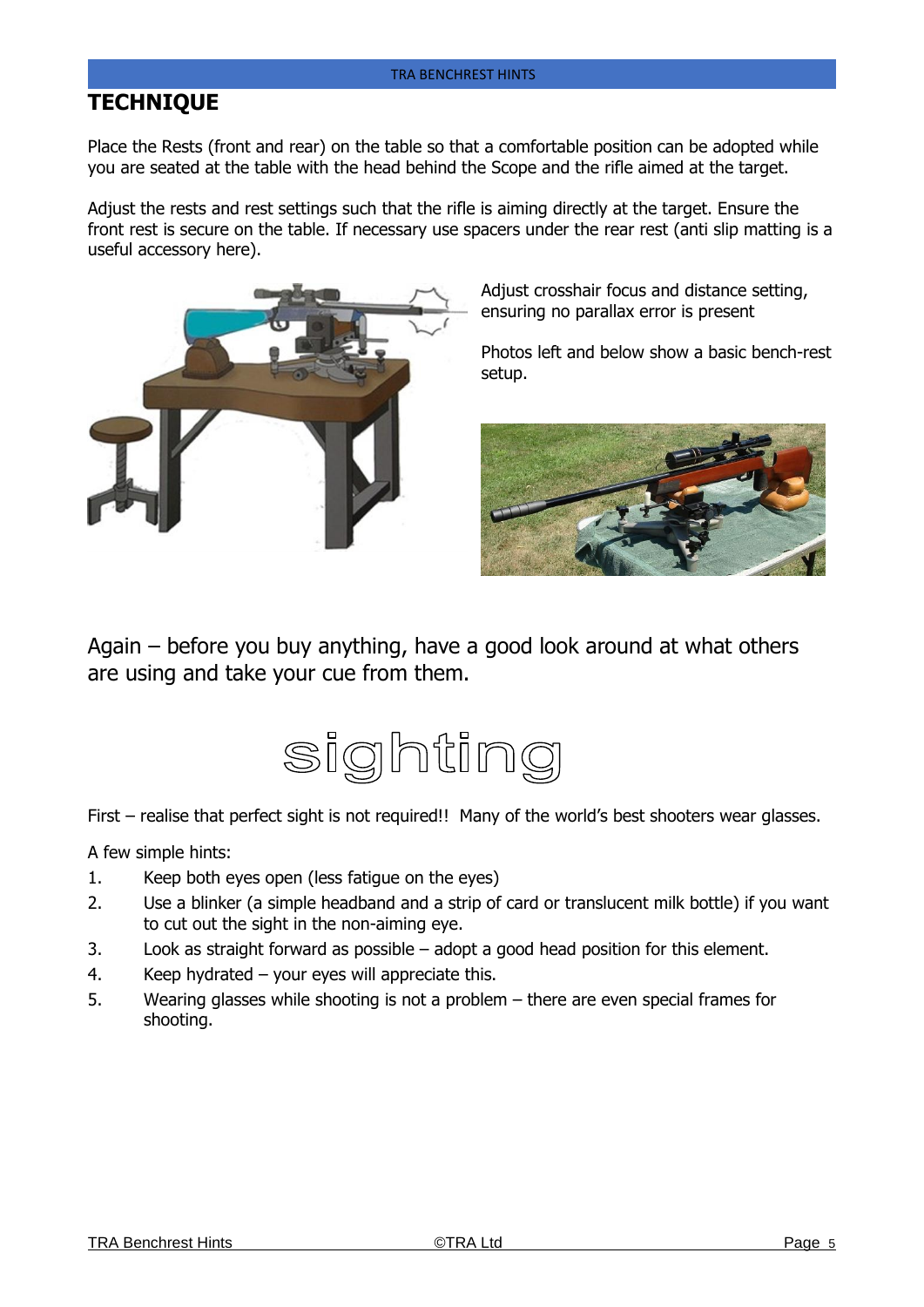# breathin

Correct breathing is essential for living and just as important in shooting. Oxygen is needed for MUSCLE CONTROL, STEADINESS & CLEAR SIGHTING.



Breathe normally until the rifle starts to settle

- 1. cease the breath at the natural end of the exhale
- 2. hold that pause for only 4-6 seconds and release the shot or try the whole cycle again



There are two basic types of triggers:



TWO-STAGE – where there is a first lighter movement, and the second heavier movement to release the shot.

SENSITIVITY of feel is required for the light-weight trigger of a smallbore target rifle, and the first pad of the index finger is usually used.

When the rifle settles, pressure is applied to the trigger and the shot is released. Over time, the Trigger release will become a semi-automatic response to a steady hold and good sight picture.

Check the rifle manual for details on precise trigger adjustment, or see a more experienced coach. Random fiddling on a two stage trigger can have rather dire consequences.

**WHAT TRIGGER WEIGHT IS RIGHT???** Trigger weight must be set so that the shooter has COMPLETE control of the trigger. A trigger that is too light may result in shots being fired well before you are ready. Newer shooters will work better with triggers that are a little heavier (until you gain that fine motor control).

Many rifle triggers are set at around 100-140 grams for the more experienced shooter. Around 180-200gm is perfect for the less experienced shooter – it allows more control. Yes there are ways to determine the weight of the trigger – ask your coach!

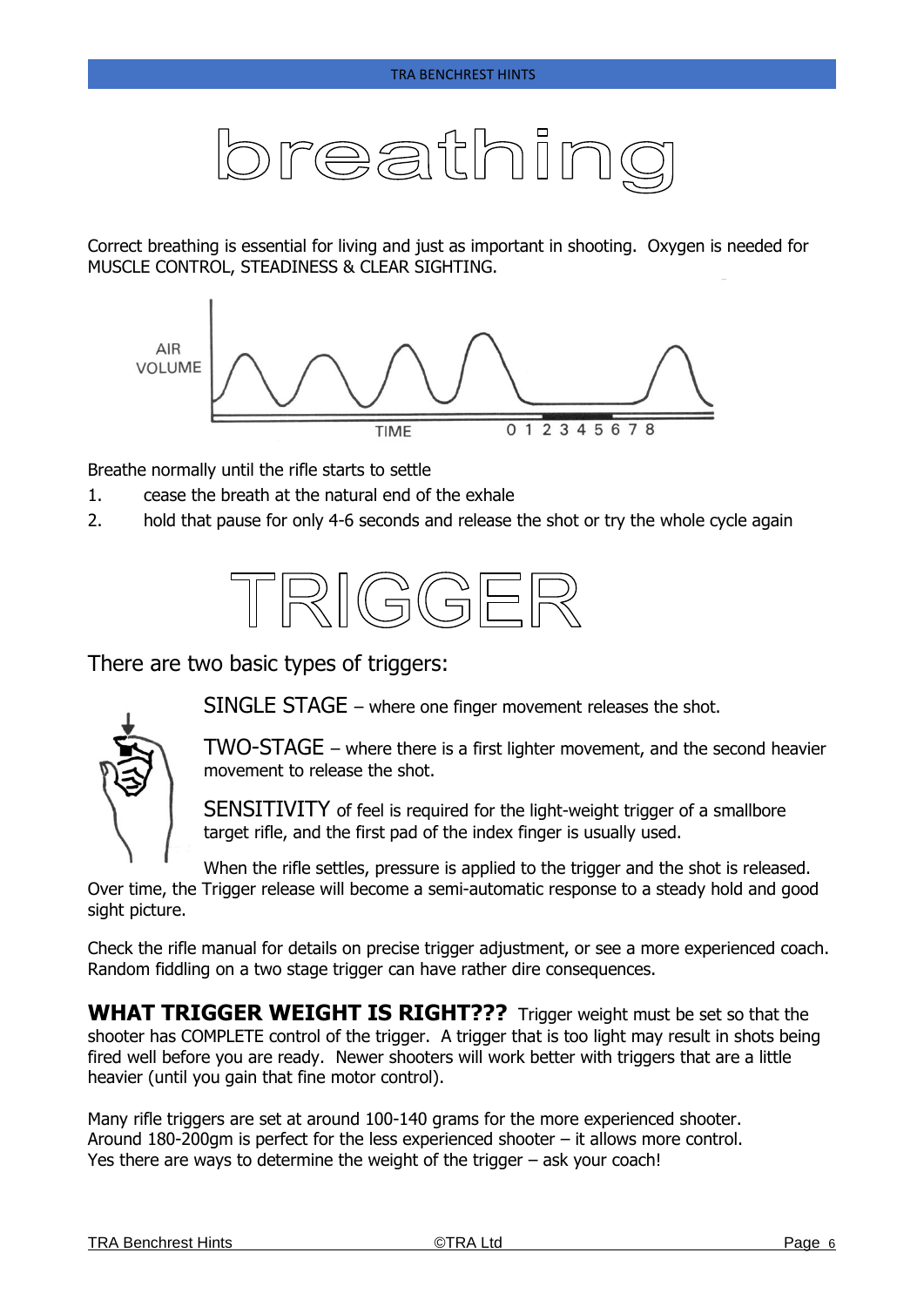# what's next

#### **So….. you want to improve?**

## KEEP A DIARY – (simple exercise book will do) make notes on.....

- ❖ the goals for each training session or competition
- ❖ what was done to produce the good shots
- ❖ how you felt when you shot well and not so well
- ❖ what have you learned about the competition or training session
- ❖ any changes made to your position or technique

Record details of …. the range, the time of the match or training, the weather conditions, the scores and equipment settings.

#### **So….. you want to improve even more?**

- $\div$  Use the best equipment and ammunition that you can afford. Try to use the same club rifle every week or plan to purchase a rifle that is best adapted to suit you.
- ❖ When you have your own equipment, train and practice as much as possible .. and use dry firing. That is "firing" without a bullet in the breech – this helps to confirm good practice.
- $\div$  Take part in as many competitions as possible.
- ❖ Have many shooting discussions over coffee, with the coach
- ❖ Listen to other shooters, get a "feel" for improvement
- $\div$  Experiment to perfect the positions and technique BUT change only one thing at a time, then test, analyse and discuss the results with the coach.
- ❖ Big one ….ensure that you HAVE FUN

# **THE LITTLE DETAILS….**

Target shooting can be enjoyed by everyone, regardless of age or gender. It is…....

- ❖ a good family activity
- ❖ an enjoyable recreation
- ❖ a serious competitive sport

## **WHAT IS THE ULTIMATE?**

Australian teams are selected for world competition, and the State Team matches at the TRA Nationals are always hotly contested.

#### **Are you ready to join the success and be the next champion??**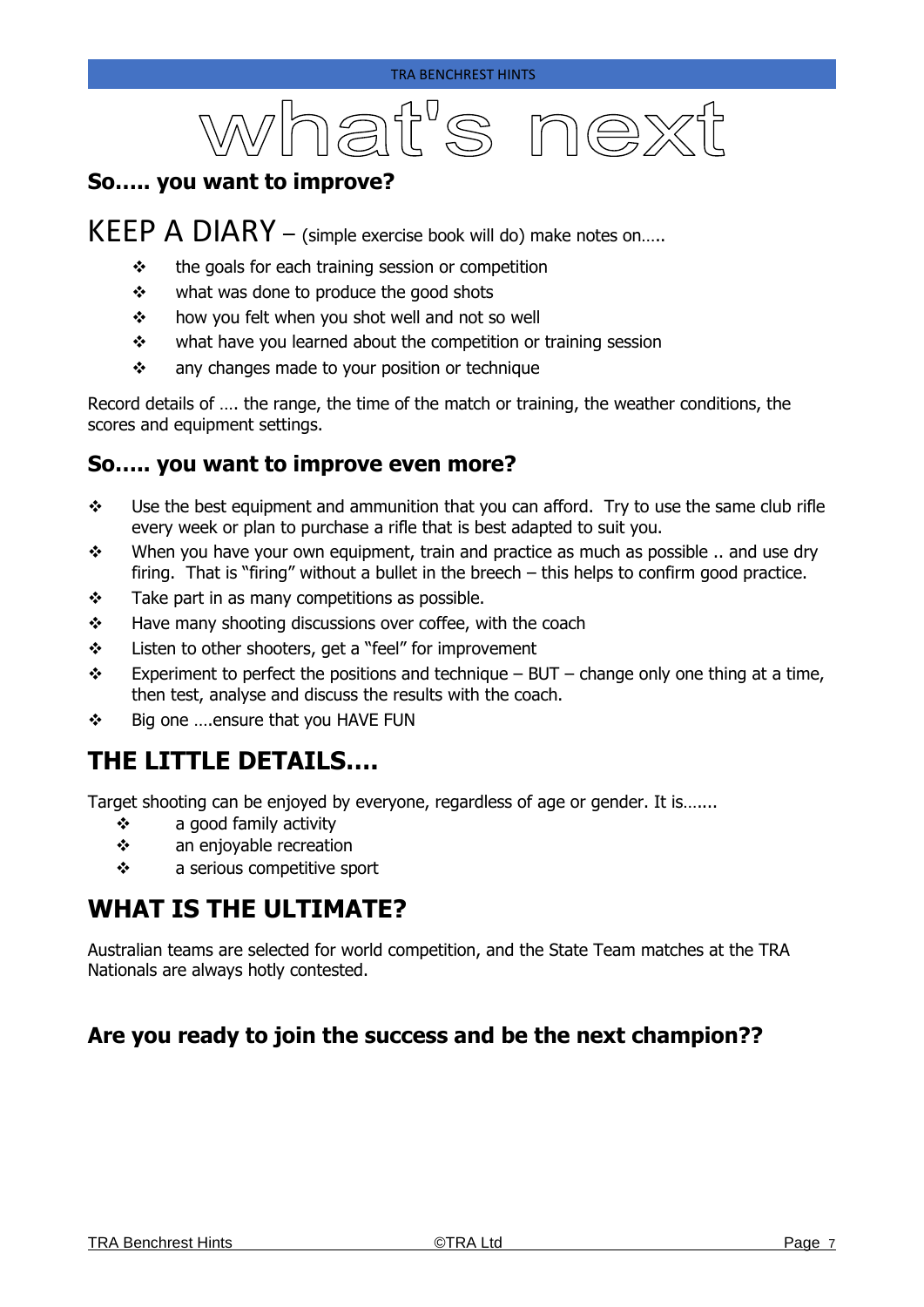# etting physica

Good health and physical fitness are essential for the degree of control needed in shooting.



#### The recipe for success includes

- ❖ a balanced diet
- ❖ general fitness training
- ❖ adequate rest
- ❖ avoidance of drugs, including nicotine & alcohol
- ❖ shooting-specific fitness training

This provides the basis for an effective training program which should include provisions for physical conditioning, technique training, mental conditioning and a gradual build-up to specific goals.

Performance enhancing drugs of any type are not permitted in shooting – this is especially with respect to the "Beta-blocker" type of drugs. Remember to advise your coach if you are on any medication. Some drugs are banned and testing is done at the elite level.

Stretching is essential for the shooter, and stretches such as those shown here should be completed before every shooting session.

Warm muscles perform better and there is less chance of injury or fatigue. Swimming and walking are two fantastic exercise elements that will enhance shooting progress and performance.

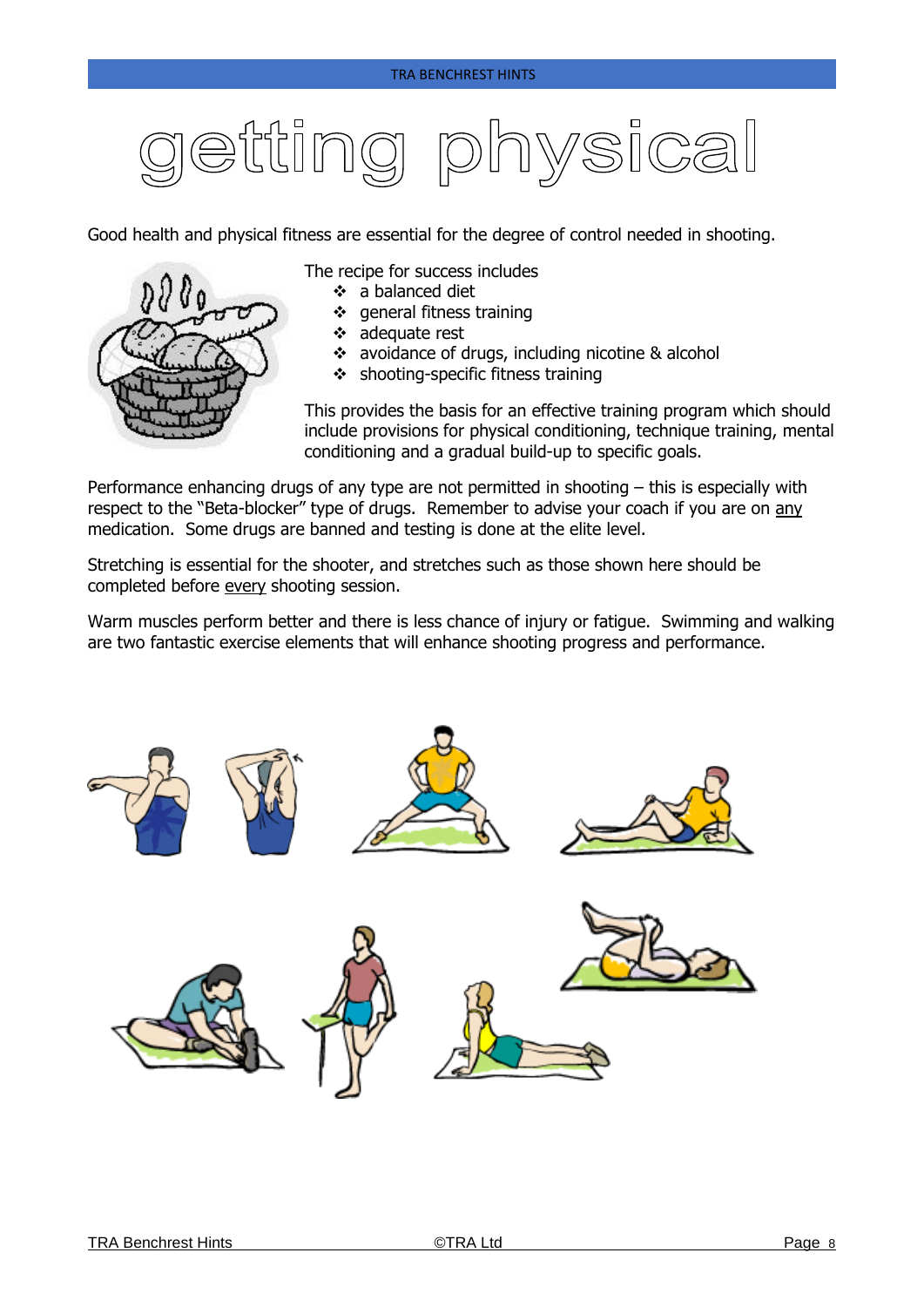# $\eta_{\rm L}$  $\Box$

Once the basic shooting techniques have been mastered, the factor of mental control assumes more importance. How you think about your shooting, and yourself is crucial to success.

At the highest level, about 90% of the shooter's attention and effort is directed towards this area.

Once a shooter is capable of completing one "good" shot, then the challenge is to repeat the performance for as many times as required in the match. To achieve this, the shooter must have mastered the elements of technique and be **PARTICULAR** about



**ATTENTION TO DETAIL / FOCUS**

**CONCENTRATION ON PERFORMANCE**

Dual Olympian and Australian Champion, Robyn Ridley is shown shooting an air rifle in the standing position.

Whether shooting with an air rifle at 10m or with a smallbore rifle, shooting 20m, 50m or 90m – benchrest rifle shooting is indeed a fun and challenging sport.

Self discipline skills and imagination (visualisation) are a few of the mental tools of the shooter who wishes to succeed. As a developing shooter, ask more experienced coaches and shooters to share their expertise on this area, or investigate on the internet. There are many sites and opinions available.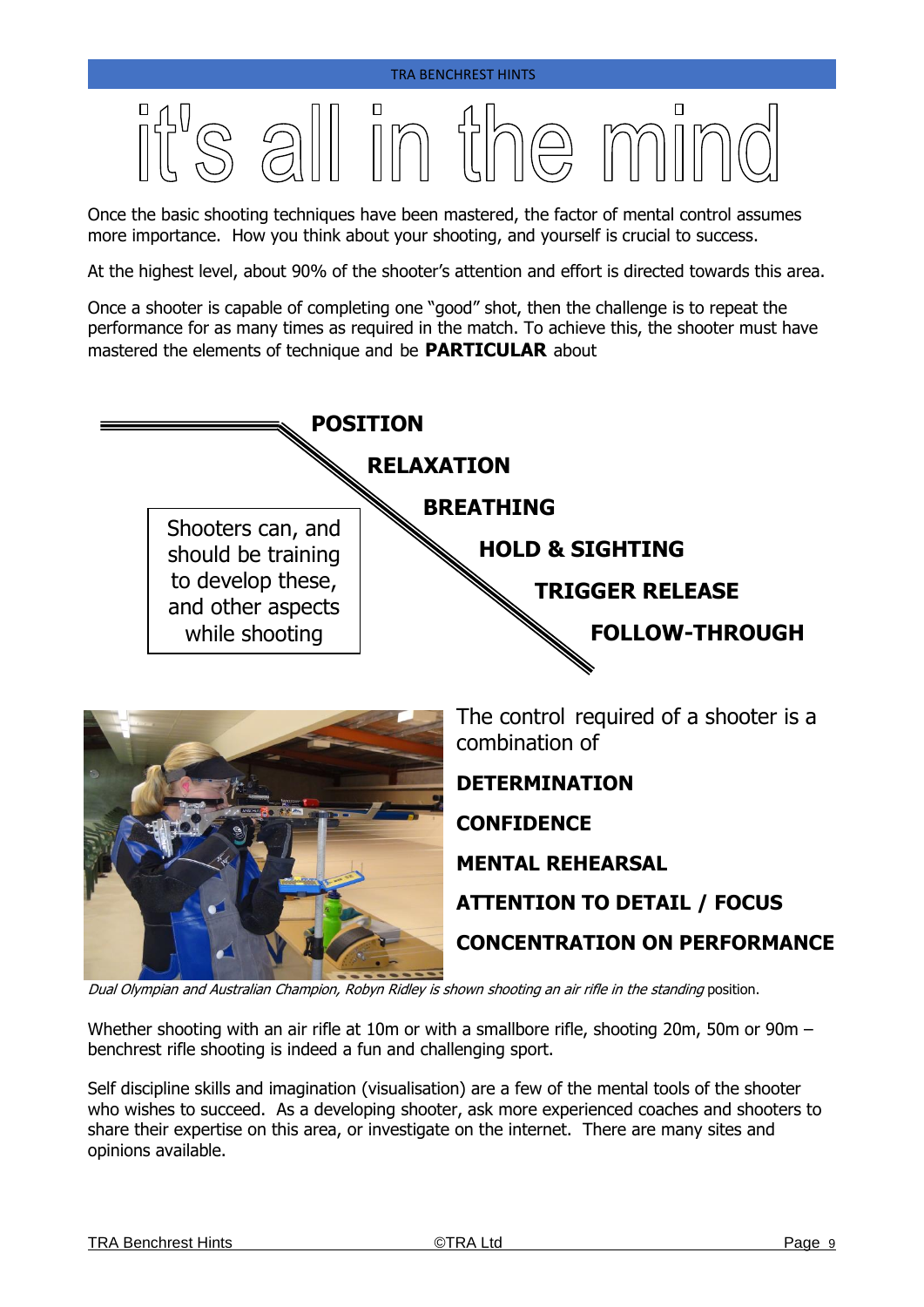# **The Clothing**

Just like the footballer, who wears a club jumper and the correct coloured socks when going out to play a game, or the hockey player who also puts on the club shirt and socks, the benchrest rifle shooter should set aside certain items as the "shooting gear"

- Same stable shoes ensures that your feet stay flat on the ground and aids position stability
- Same shirt you want to have a "similar feel" when you lean into the rifle. Nothing too tight, nor too loose, or too bulky. It's a challenge, but worth it.
- If you want to wear a cap, do it all the time when shooting, not just when you remember.
- Have the "shooting pants" set aside those pants that are comfortable, and again not too tight, not too loose and not too bulky.



Champions have **DESIRE -** the will to work and chase improvement. They pursue excellence.

Champions assess their **POTENTIAL** for greatness – they know themselves, their strengths (and how to capitalise on them) and their weaknesses.

Champions establish **GOALS**, they make them challenging to achieve yet attainable.

Champions have **DEDICATION** and **DETERMINATION**. They know what they are willing to sacrifice to attain the goals they have set themselves.

Champions have **PRIDE** in themselves.

**CONFIDENCE** comes with pride, and confidence implies that you have mastered your task and dispelled doubt and anxiety.

Champions have (or develop) a **WILLINGNESS** to **WORK** tirelessly – they never give up, and they take care of all the "little things"

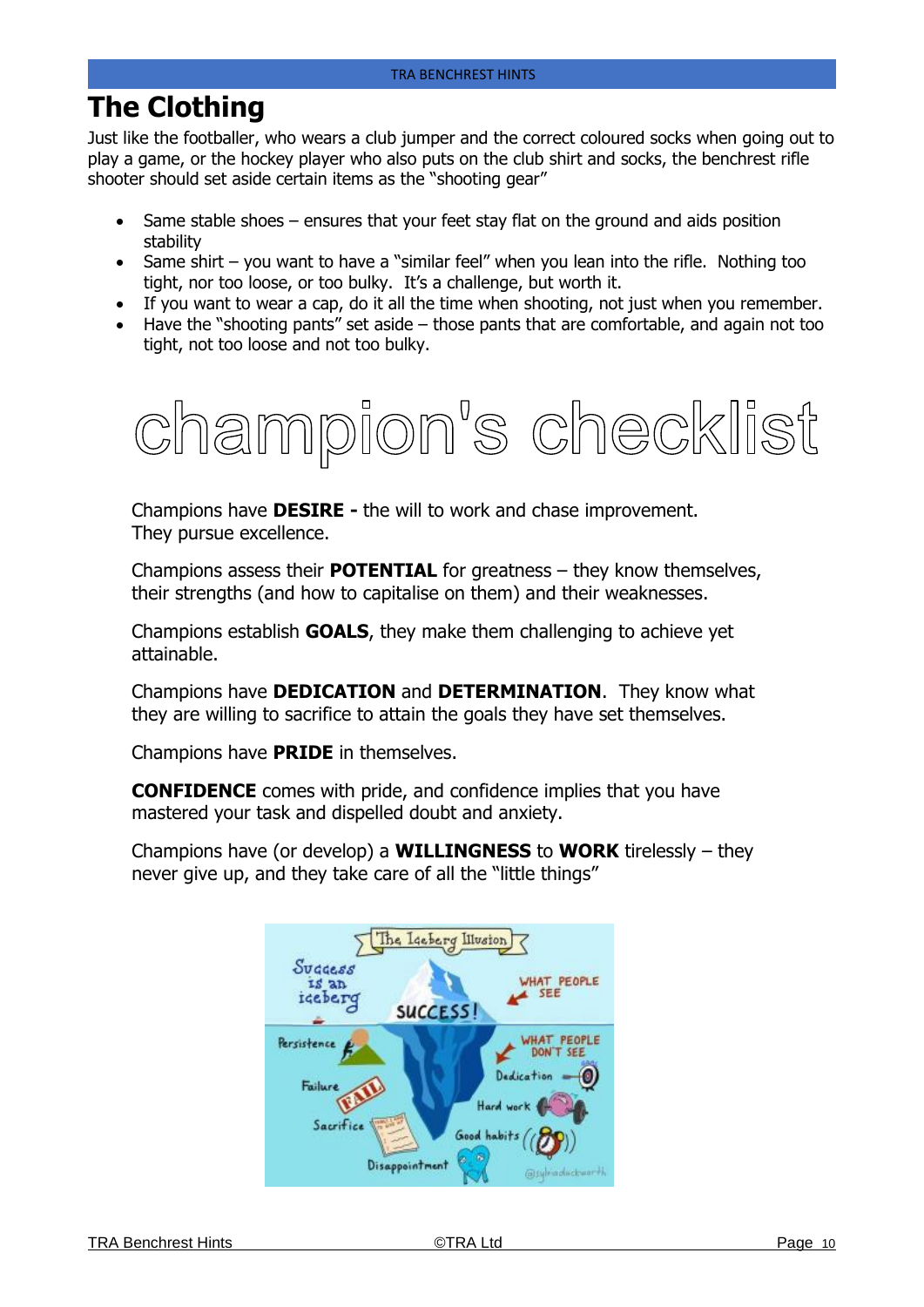# FIREARMS SAFETY & RANGE ETIQUETTE

### **The Sport of Shooting.**

**Shooting is a sport that is popular all over the world.** Perhaps you have already realised the reasons why this is so.

**Shooting is a special skill sport** – every sport tests different sport powers …... Shooting tests co-ordination, endurance and how precisely a special skill can be performed, time and time again.

**Shooting is a participation sport with many rewards**. There is a special thrill about hitting a target that one can barely see! It is fun to watch your scores get better over time.

**Shooting is a safe and lifetime sport.** Many sports are more restrictive to the older competitor or more accident prone for the younger. Shooting has a safety record of which many other sports would be most proud.

**Shooting is non gender specific.** Men and women compete equally in most competitions within Australia. Skill and persistence over strength.

**Shooting is exciting.** Every shot that is fired is the result of your hard work and the results exhibit the thrill of the chase.

#### **TO KEEP THE SPORT THIS GOOD, WE ALL NEED…**

**COURTESY** – being polite to our fellow club members and visitors.

**SHOOTING COURTESY** – ensure that your actions do not disturb the person next to you, especially while they are still shooting.

**OBEDIENCE** – the Range Officer is there to ensure that the sport is kept safe. Listen and obey their instructions at all times.

**TO CLEAN UP** – remember to collect your brass shells and bin them

**BECOME INVOLVED** – ask what you can do to help on the range and at the club. Working towards becoming an Official or Coach.

**CLEANLINESS** – there are no staff coming behind you after you shoot, so pick up your bits and pieces, and especially any rubbish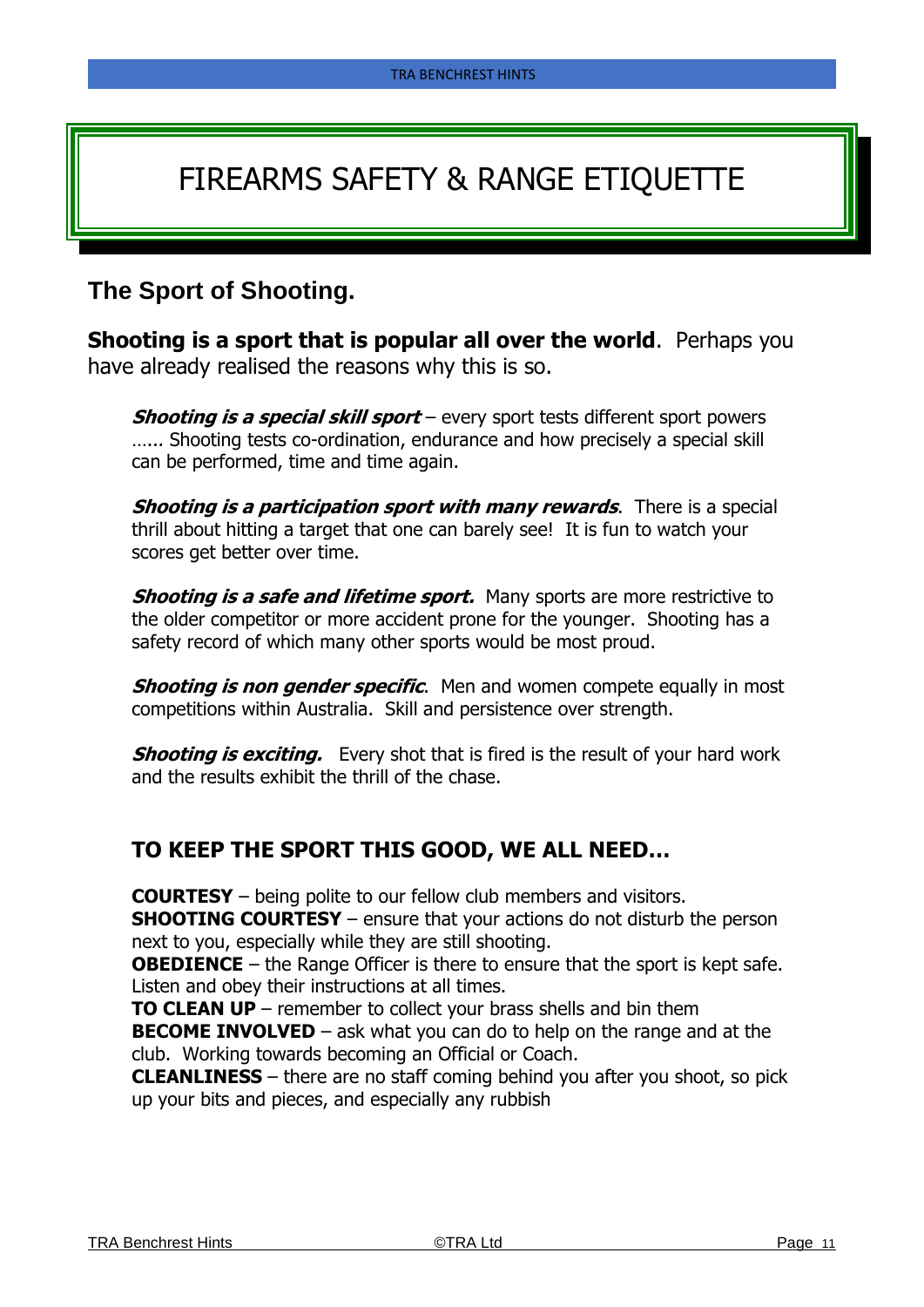

#### Always remember……

- ❖ OBEY THE INSTRUCTIONS of the RANGE OFFICER at all times
- ❖ Only load the rifle under the instruction of the Range Officer
- ❖ Keep your FINGER AWAY FROM THE TRIGGER until you are aiming at the target
- $\diamond$  Leave the BREECH OPEN (with a Breech Flag in) when you are not shooting.
- ❖ The rifle MUST BE POINTED AT THE TARGET BEFORE THE BOLT IS FULLY CLOSED
- ❖ When you have finished shooting, check that the breech of the rifle is empty, and your breech flag is inserted. The Range staff will also check the rifle.
- ❖ Alcohol or drugs, and shooting do not mix at all on a rifle range.
- ❖ Talk to your Club Captain and refer to your local State Firearms Laws for further information on Firearms Licenses and storage requirements

### **On the Range…..**

#### Range Officer Commands

Whenever you shoot, the range will be under the direction of a Range Officer. This person/s is charged with ensuring the safe conduct of the training or competition and the welfare of all shooters.

At your first Open Shoot or Prize Shoot, you will hear specific commands. These are the standard commands that will be given, and they may be more "official" than those used at the club. It is never too early to know these terms. Our sport depends upon safety.

| <b>Given</b><br>commands  | <b>What that means</b>                                                                                                                                                                                                                 |
|---------------------------|----------------------------------------------------------------------------------------------------------------------------------------------------------------------------------------------------------------------------------------|
| The range is now<br>live  | That means that you can bring the rifle forward and place it on your bench with<br>the other bits you need, as the Range Officer has confirmed that there is no one<br>forward of the firing line.                                     |
| Check your targets        | The Range Officer is reminding you to check that you know what target number<br>you will shoot on, and that you are set up to shoot only on that target.                                                                               |
|                           | You may also be asked to check that there are no visual obstructions between<br>you and your target ie flags                                                                                                                           |
| <b>Unlimited sighters</b> | This means that you can shoot as many sighting shots as you wish on your<br>sighting diagrams. However, once you have started your competition shots, you<br>cannot return to sighting shots, unless directed to by the Range Officer. |
|                           | It is also wise to check whether the competition requires 1, 2 or 5 shots per<br>aiming mark.                                                                                                                                          |
| <b>START</b>              | Means that you can commence to shoot your sighters and then competition<br>shots                                                                                                                                                       |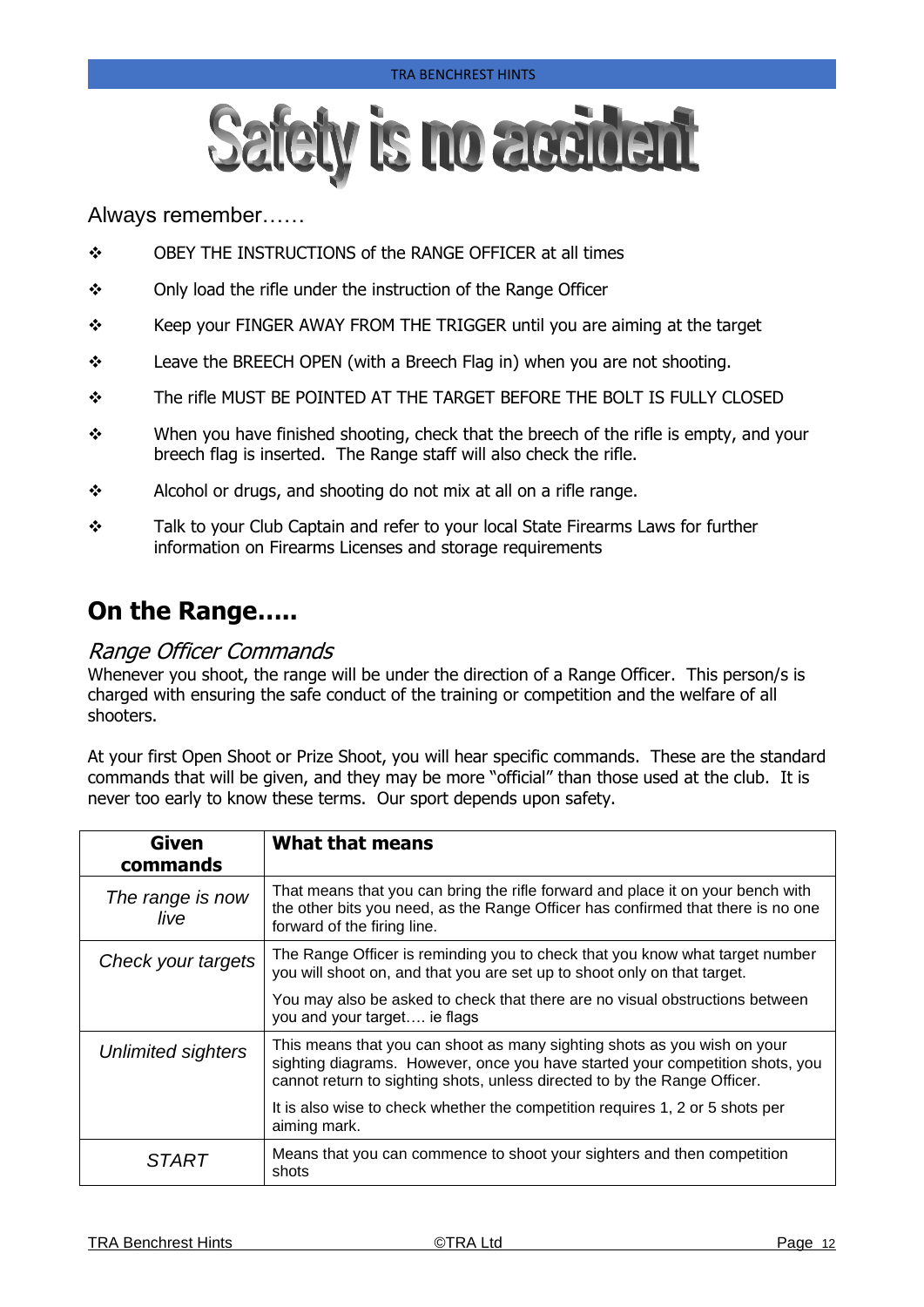| Preparation &<br>Sighting time<br><b>START</b> | This is a competition command that indicates that you have 15 minutes to get<br>your equipment onto the firing point, check your flags / target, and you can<br>commence sighting shots to help you get into your correct shooting position and<br>be on target. |
|------------------------------------------------|------------------------------------------------------------------------------------------------------------------------------------------------------------------------------------------------------------------------------------------------------------------|
| 10 minutes                                     | That means that there is 10 minutes to go for you to complete your shooting.<br>Remember, no shot on the target $=$ no score.                                                                                                                                    |
| Cease Fire                                     | You must stop shooting immediately.<br>The Match has ended or the Range Officer has noticed a dangerous situation<br>that requires an immediate cease fire. Open your bolt and insert your breech<br>flag. Do not question this - do it.                         |

#### **Targets..…paper**

**50m, 20m, 90m** – In many local competitions, shooters will be asked to put an entry number on the target, not a name. The scorers match the entry number with the correct name during the results entry process. State competitions will often have identifying labels on the target.

**50m Targets.....electronic.** All information will be entered via computer before you start to shoot. Check that your name is correctly listed on the screen….then concentrate on your shooting.

# **Score Check Procedure – paper or electronic targets**

All shooters have the right to ask the scorers to check their score of a match or card. This is done by going to the scoring room, and speaking to a representative of the classification office who will in turn, action your request, often after the completion of the appropriate request form.

Any score checks should be completed prior to the expiry of the "protest time" (which will be advised on the score sheet). After the protest time has expired, then the printed scores stand as correct, and the scorers can do no more. It is a shooter's responsibility to be aware of the realistic potential score. It is always a good idea to speak with a more experienced shooter until you get the feel for visual scoring on paper targets.

# **Advice when buying your first rifle**

#### **When considering second-hand equipment, look for…**

- The group example that came with the rifle when it was new
- A rifle that will fit your needs  $-$  now and in the future
- A rifle has minimal damage to the stock or the barrel
- The history of the rifle who has owned it since new, if possible
- What accessories are being sold with the rifle
- What extras you will need to purchase

#### **When considering new equipment…**

- Ask experienced shooters about the equipment they are using
- Look at all the available information on the internet about the brands and models you are considering.
- Ask for your coach's opinion on your preferred choice
- Investigate the possibility of having a "test hold" of the rifle of your choice either through the firearms dealer or another experienced shooter with the same model firearm.
- Unlike cars, rifles hold their value at a far steadier rate, and a rifle purchase is an investment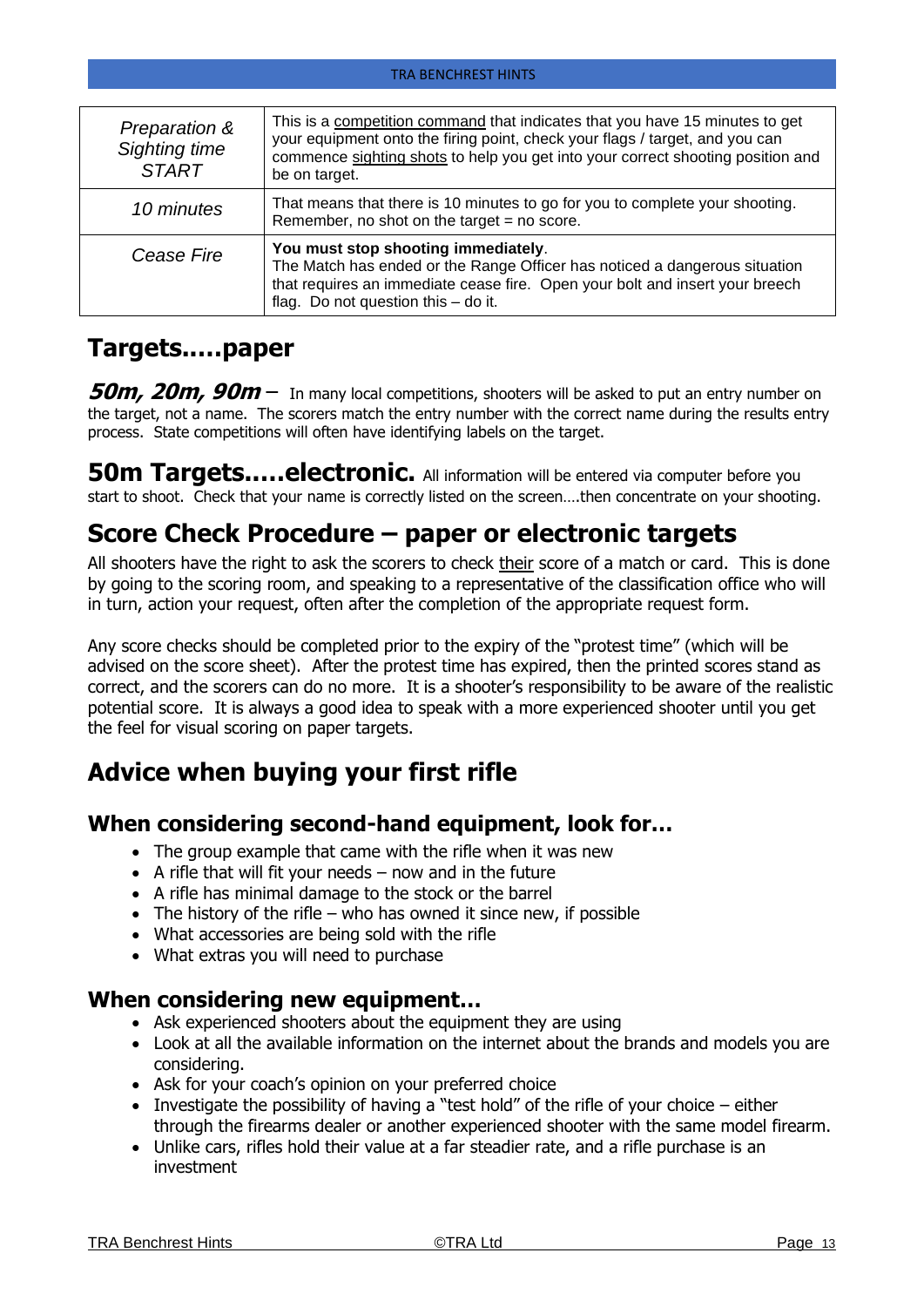**Prior to making any purchase, you will need to conform fully with the local Firearms Legislation. Check with the Police Dept for appropriate details. A gun safe will need to be installed in your home or place of storage, and you will need to apply for a Firearms Licence. Take advice from your Club or State officials and learn from their experience.**

# ADDITIONAL TECHNICAL INFORMATION

#### **The Bullet**



**It is appropriate to firstly look at the precise composition of the bullets used in the smallbore or .22 rimfire rifle.** 

As the name suggests, this is a rimfire projectile  $-$  that is, the bullet is fired as a result of the firing pin making sharp contact with the rim of the casing, and setting off the primer

#### **Firing a shot**

Before learning how to maintain a rifle, it is advisable to know how the process of "firing a bullet" is technically achieved.

The firing pin and firing spring are the key elements. The pin is released by the trigger which in turn hits the edge of the bullet casing … this sets off the chain reaction within the priming compound and powder… expanding



gases force the lead bullet to commence its journey down the barrel – turning through the "rifled" barrel, and the lead bullet is on its way to the target. "Rifled" means that there are twists inside the barrel.

Both the pin and spring should be kept in good order with a little cleaning and oil every now and then. More on cleaning in the next section.

#### **Cleaning a smallbore rifle**

The rifle is a precision instrument and should be maintained. The stock requires little care, save for the cleaning of fingerprints and a little mild polish on the stock every now and then.

The outside of the barrel should also be kept "fingerprint free". Those living in the more humid areas need to protect the barrel from moisture. As a good rule, all rifles housed in cases with foam interiors, should be wrapped in a sheath of cotton or toweling type material to absorb any excess moisture.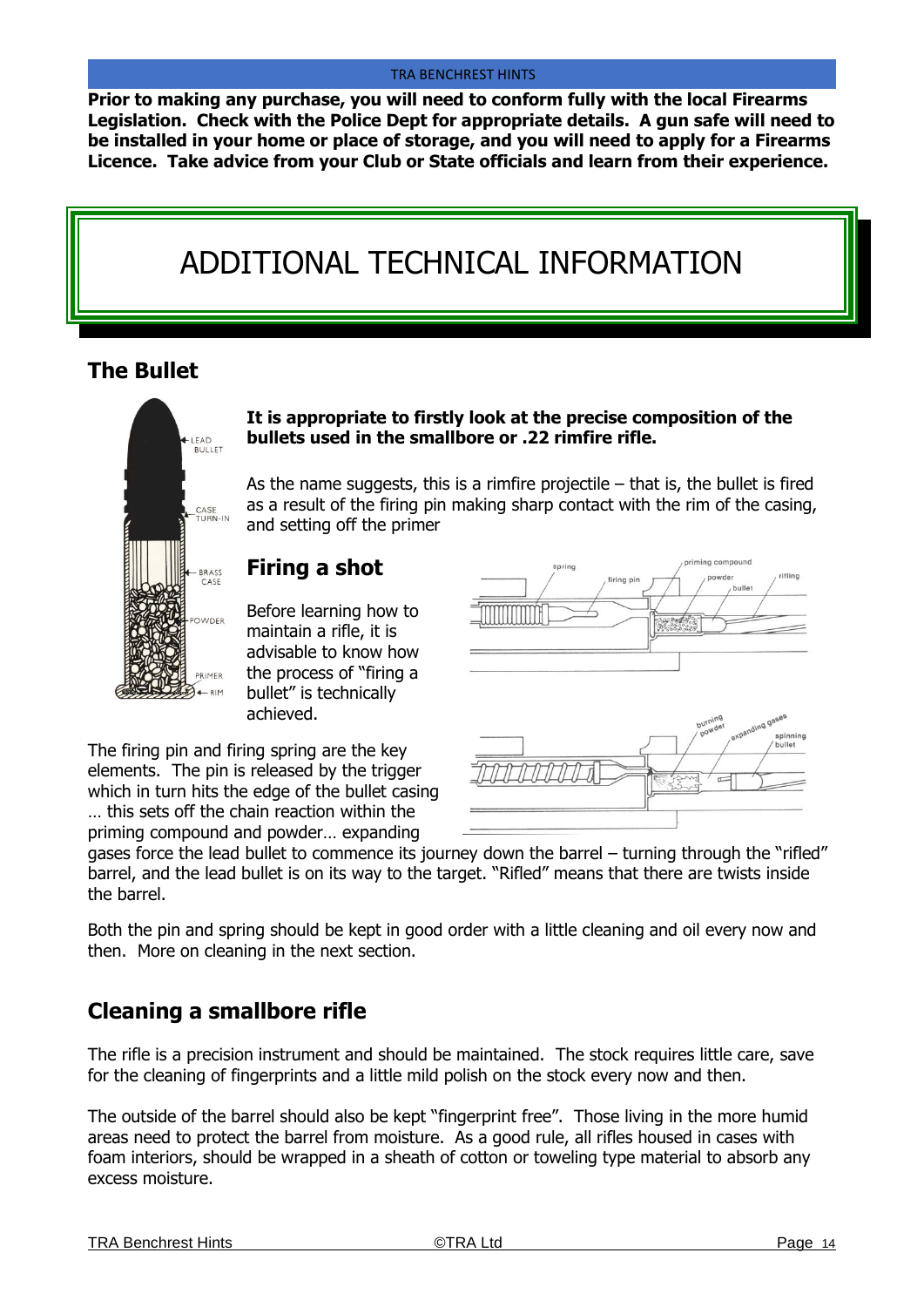Cleaning the Barrel  $-$  a few simple rules

- Set up all that you will need within easy reach
- Remove the bolt and scope prior to the barrel cleaning
- Always use a rod guide when using a cleaning rod
- Clean only from the breech end of the rifle
- A toothbrush is a very valuable tool for softly cleaning those harder to get to places

ANSCHUTZ



- See your coach or more experienced shooters for advice
- Ask for a demonstration on appropriate cleaning procedures.
- Cleaning  $-$  run a cloth patch through the barrel. Change the patch and repeat the process until the patch runs through clean.

**Why use the rod guide????** To ensure that the rod travels smoothly through the barrel and nothing can possibly enter the trigger mechanism area.

**How often to clean????** The answer to this question has been, and will be debated often… Some will confirm after every match or training session the rifle should be cleaned, while others will happily leave their rifles for months between cleans. The best view is somewhere in between!!

- Use the toothbrush to remove any build-up dirt or grime on the bolt head. Once the bolt is clean and ready to back into the rifle – wipe off any finger prints.
- No poking sharp metal objects into or near the bolt  $-$  the toothbrush or a toothpick will complete all the required tasks.

Ask your coach or other experienced shooters for full instruction and a demonstration on how to dismantle, clean and reassemble the bolt.

- Protect the metal surface of the barrel from rust by wiping with a cloth dampened in good gun oil.
- Check that all screws that should be tight, are in fact tight.
- Ask your coach or another experienced shooter to confirm that your bedding screws (the ones that hold the barrel into the stock) are tensioned correctly.